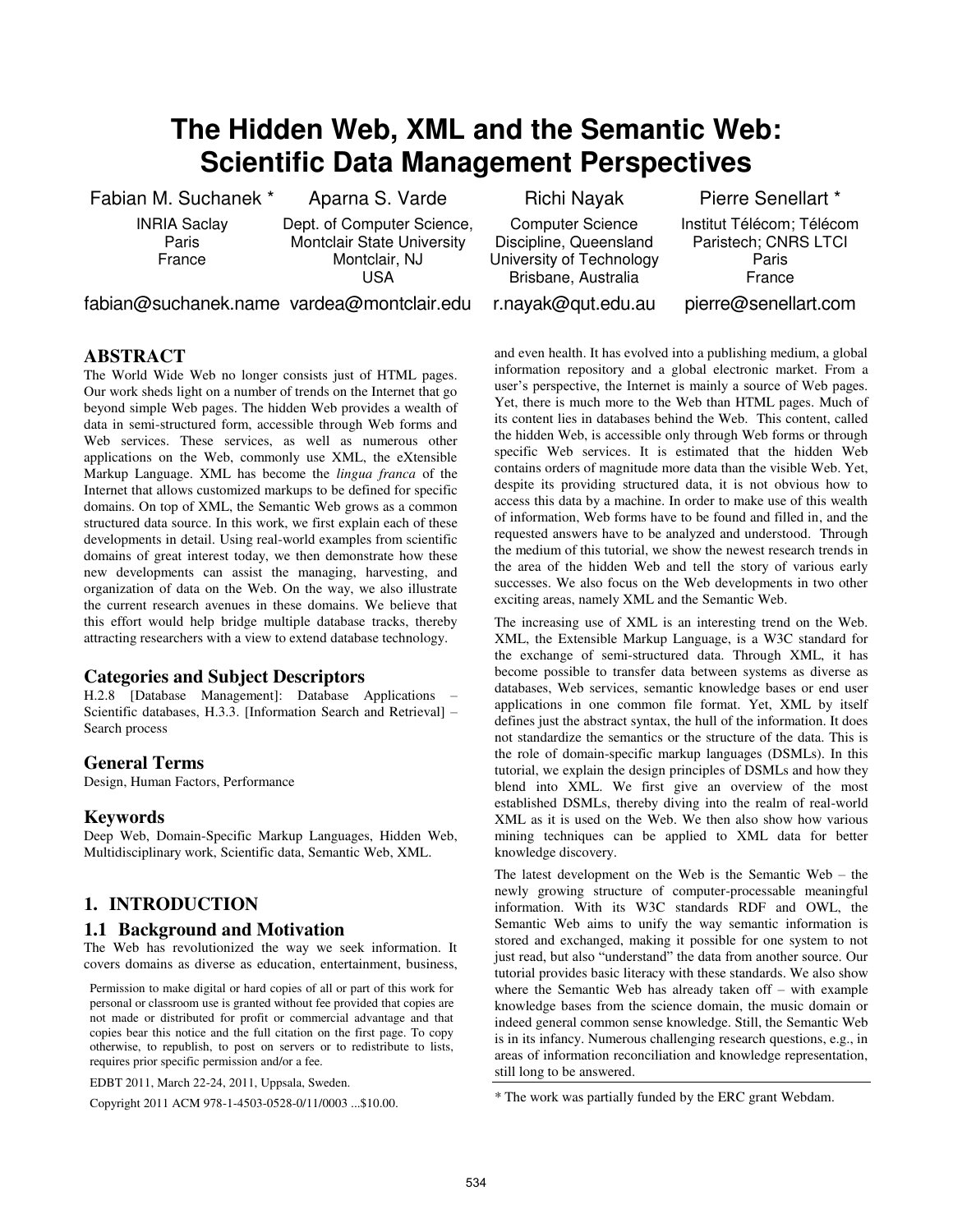# **1.2 Goals**

The overall goal of this tutorial is to show how all these diverse trends can be used for data management. As an example, we choose the scientific domain. Interdisciplinary research has attracted tremendous interest in recent years with the emerging need for computer scientists to work across domains. This has led to significant development of techniques and standards that use computational principles to solve challenging real-world problems in specific domains, with new theories being proposed as needed. In the last decade, a large part of this research has occurred in the field of scientific domains. Management of scientific data has accordingly become an exciting interdisciplinary field of study. Moreover, in this age of globalization, it is imperative to share the information with communities of scientists and related professionals from all over the world through the Web. We therefore shed light on new methods of scientific data management on the Web. On the way, we illustrate the various research questions in these domains that are still unanswered.

We aim to use various examples from scientific data throughout including markup languages specifically developed for scientific domains. For instance, we show how data about Cédric Villani (recipient of the Fields Medal 2010) and his works can be stored and retrieved using each of these technologies. Data on his research, not so obvious from the surface Web, can be found using intentional and extensional approaches in the hidden Web. Meaningful data extraction about him, including personal information that requires some human reasoning, can be carried out using Semantic Web technologies. XML and its domainspecific markup languages such as MathML, can store additional information, such as mathematical data, in an expressive Webbased format.

These technologies are by no means finalized. This tutorial thus endeavors to highlight the open issues in these domains and point out the hot spots of today's research. It would thus encourage future work across these areas, opening new avenues for research and development, especially propelling further research in areas that blend these technologies.

# **1.3 Outline**

This tutorial is organized in three parts, each one focusing on one aspect of scientific data management. The first part delves into the hidden Web (also known as the deep Web or invisible Web), explaining how it can be used for storing and retrieving scientific information. The second part focuses on XML data management along with domain-specific markup languages (DSMLs), particularly with respect to modeling and mining scientific data. The third part presents the details of the Semantic Web with emphasis on its usefulness for managing scientific data.

# **2. SCIENTIFIC DATA MANAGEMENT**

#### **2.1 The Hidden Web**

It is impossible to reach the whole content of the World Wide Web by just following hyperlinks. Rather, some Web pages create their content on demand if the user fills out and submits a Web form. These forms are typically interfaces to databases stored on Web servers, which are usually not directly accessible. A reason behind this may be that the Web site owner wants to keep control on how the information is accessed. Some hidden Web pages are "Yellow pages" services and other kinds of directories; others are library catalogs, weather forecast services, geo-localization services, commercial product catalogs or administrative sources such as the database of the United States census bureau.

As an example in the scientific data management domain, let us consider the following task: "Retrieve all articles published by Cédric Villani." This information is most likely available from the surface Web, but a classical Web crawler would have to explore a large number of documents, and then use some heuristics or classification techniques to determine the relevant ones. This is a time-consuming and imprecise process. On the other hand, using services of the hidden Web, this becomes a very simple task: simply use the advanced querying capabilities of a publication database, such as Google Scholar.

The question is how users can benefit from this vast source of information. How can they discover it, index it, and be able to use it automatically for a given task? We review some ways to tackle these challenges. We focus here especially on unsupervised and semi-supervised approaches for knowledge discovery over the hidden Web such as [11], more adapted to the scale and diversity of the Web than supervised methods. Most current approaches can be roughly classified [9] into *extensional* or *surfacing* strategies (retrieving information from the hidden Web and storing it locally to process it) and *intentional* or *integration* strategies (analyzing services to understand their structure, store this description, and use it to forward users' queries to the services). By covering these two avenues, we give an overview of the most important current approaches of data management on the hidden Web.

#### **2.2 XML and DSMLs**

With the continuous growth in XML-based data sources, especially in scientific applications, the ability to manage collections of XML documents becomes increasingly important [7]. In such applications, it is useful to capture the reasoning process of domain experts, especially in modeling and mining the data. Modeling of XML documents, which are semistructured, requires finer details than unstructured (text) documents and fully structured documents. XML allows the representation of semi-structured and hierarchal data containing not only the values of individual items but also the relationships between data items. Due to the inherent flexibility of XML, in both structure and semantics, mining of XML documents significantly differs from structured data mining and text mining [6]. Consequently, management of XML data is faced with new challenges as well as benefits [10,14].

A considerable advancement in the general area of XML is the advent of domain-specific markup languages (DSMLs). These languages are designed such that they follow the syntax of XML and encapsulate the semantics of the concerned domain in order to cater to the needs of targeted user bodies. Accordingly, they serve as communication standards in the respective domains. The storage of data in this format has several advantages such as more meaningful information retrieval and knowledge discovery. This is particularly useful in scientific applications where it is crucial to incorporate the domain experts' perspective in various realworld situations.

We discuss the issues in managing XML-based scientific data. We address XML modeling and mining, focusing on both structure as well as content of XML documents. We give details such as vector, tensor, tree and graph structure representation for XML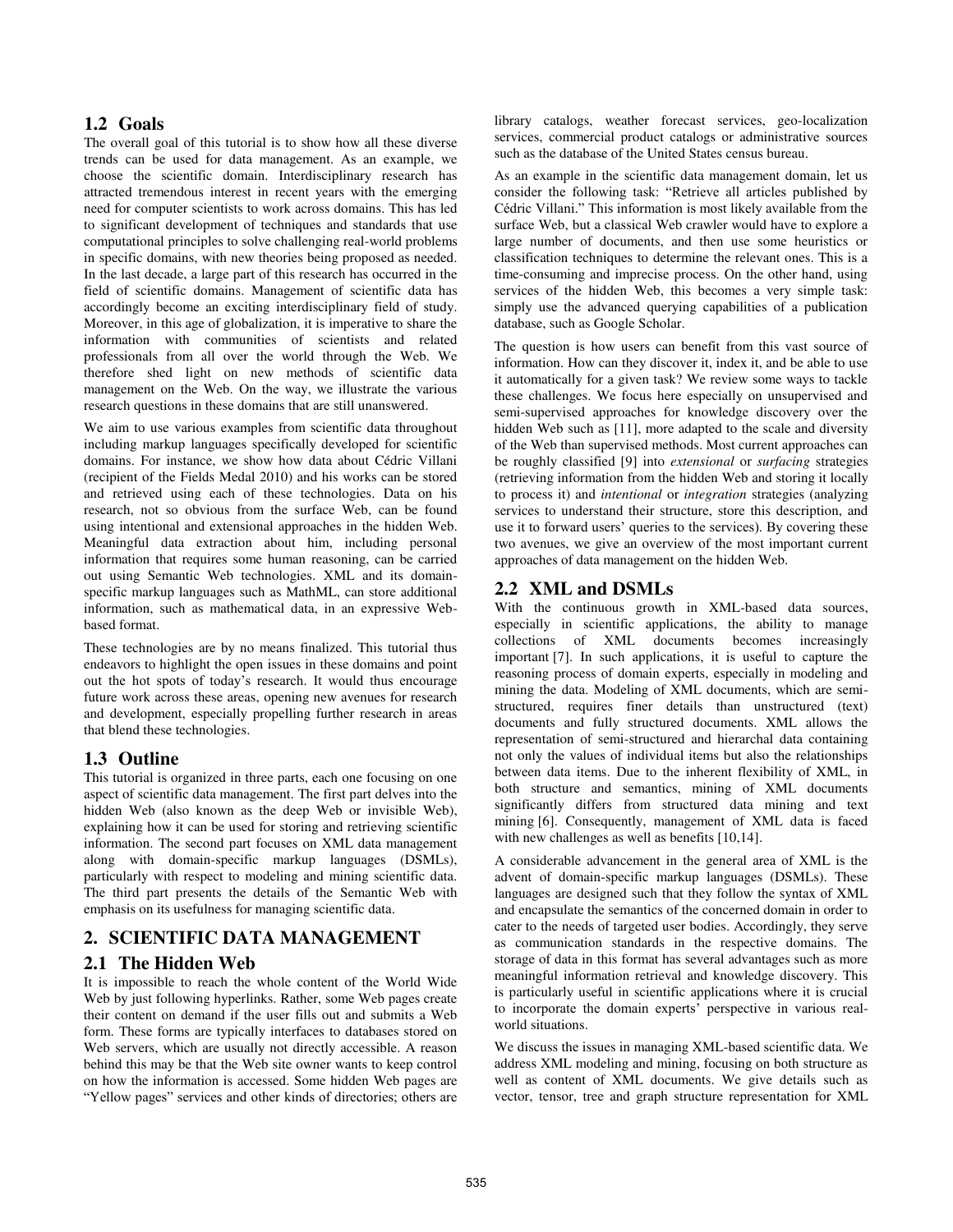data, and their usefulness in scientific data management. We cover DSMLs with emphasis on scientific domains, giving illustrative examples from MML (Medical Markup Language) [5] and MathML (Mathematical Markup Language) [3]. We explain the steps in DSML development [15], the desired properties of DSMLs, and the application of XML constraints to preserve semantic restrictions [4].

Furthermore, we describe how the XML model used for data storage facilitates information retrieval with languages in the XML family such as XQuery [2]. We also explain the advantages of using classical data mining techniques such as association rules and clustering over XML documents in conjunction with DSMLs to enhance knowledge discovery, especially from scientific data. Suitable examples from domains such as medicine are provided here [8,15]. Finally, open research questions are addressed pertaining to structure and content mining and a greater synergy between XML and DSMLs.

# **2.3 Semantic Web Technologies**

The Semantic Web project envisions that people will publish semantic information in a computer-processable formalism that allows the information to be globally interlinked. For this purpose, the World Wide Web Consortium (W3C) has developed the knowledge representation formalisms RDF [18] and OWL [17]. These formalisms are based on XML, but go beyond it by specifying semantic relationships between entities and even logical constraints on them. A collection of world knowledge in these formalisms is commonly called an *ontology* [12]. In this tutorial, first give an introduction to semantic knowledge representations and ontologies in general. We also explain the knowledge representation formalisms RDFS and OWL, their syntax and semantics. We explain the vision and the applications of the Semantic Web project.

We then show how the Semantic Web can be used for scientific data management. We introduce different existing semantic resources for scientific data, from publication databases such as DBLP, which have been published in RDF, to general purpose ontologies such as YAGO [13] or DBpedia [1], each containing thousands of scientists and scientific concepts and theories. Several large-scale ontologies are available online and are interlinked in the spirit of the Semantic Web.

We also explain how this information was gathered from different sources and how it can be queried using the SPARQL query language [19].

# **3. CHALLENGES**

We highlight some of the challenging issues leading to current research questions in each of these Web developments addressed in this work.

In the area of the hidden Web, although there are techniques to derive the type of input parameters and output records of a Web form, it is still challenging to get the precise semantics of a service. If a service, given a person, returns a year, how do we know whether this is the birth date, death date, or graduation date? Moreover, dealing with complex forms (such as those used to access specialized scientific databases), especially when there are dependencies between form fields, required and optional fields, etc., is a fully open problem by itself. Finally, a knowledge discovery system for the hidden Web that would not cover

specific Web sites or a specific domain of interest but would work at the scale of the whole Web is still to be constructed.

In the area of XML and DSMLs, some of the current issues and challenges in managing scientific data are:

- 1. Effectively modeling both structure and content features for XML documents to adequately represent scientific data and investigating how DSMLs can be useful here
- 2. Combining structure and content features in different types of data models which do not affect the *scalability* of the mining process
- 3. Integrating background knowledge of scientific processes in XML mining *algorithms* and harnessing DSMLs here
- 4. Developing new standards as needed especially to foster knowledge discovery by synergizing XML and DSMLs

The Semantic Web is still relatively young. Numerous challenges still wait to be solved:

- 1. One of the main open research questions is the reconciliation of different semantic conceptualizations in different ontologies. Techniques such as record linking and matching carry over from the database world, but present themselves in the new light of the Semantic Web, with more information and constraints available to support the mapping process.
- 2. Another challenge is the growing of the Semantic Web  $-$  be it through community work, by converting existing databases into RDF, or by Information Extraction.
- 3. Reasoning on Web scale is likewise still an open issue. How can we apply automated reasoners on huge, potentially noisy data sets?
- 4. The Semantic Web can also be mined, for example to find sub- and super-class relationships or to find schema information.

With the presentation of these challenges, we aim at encouraging even more research in the areas of the hidden Web, XML, and the Semantic Web, to further enhance scientific data management.

# **4. CONCLUSIONS**

This tutorial would show that developments in the areas of the hidden Web, Semantic Web, XML and DSMLs have influenced the current state of the Web by improving the way different computer applications and services communicate, and relevant information is identified, especially in scientific domains.

Most of the data on the Web is so unstructured that only humans can understand it. However, the volume of the data is so huge that only machines can process it. This paradox highlights the importance of techniques "in between" the extremes: semistructured languages such as XML, the Semantic Web and the hidden Web. This tutorial sees itself as an invitation to researchers to make use of these technologies on one hand  $-$  and to contribute to these developments on the other hand. We believe that there is exciting research potential in bridging the different new developments on the Web.

# **5. AUTHOR BIOGRAPHIES**

**Fabian Suchanek** is a postdoctoral researcher at INRIA Saclay in Paris. He spent one year as a visiting researcher at Microsoft Research Silicon Valley. Fabian obtained his doctoral degree at the Max Planck Institute for Informatics/Germany in 2008. In his